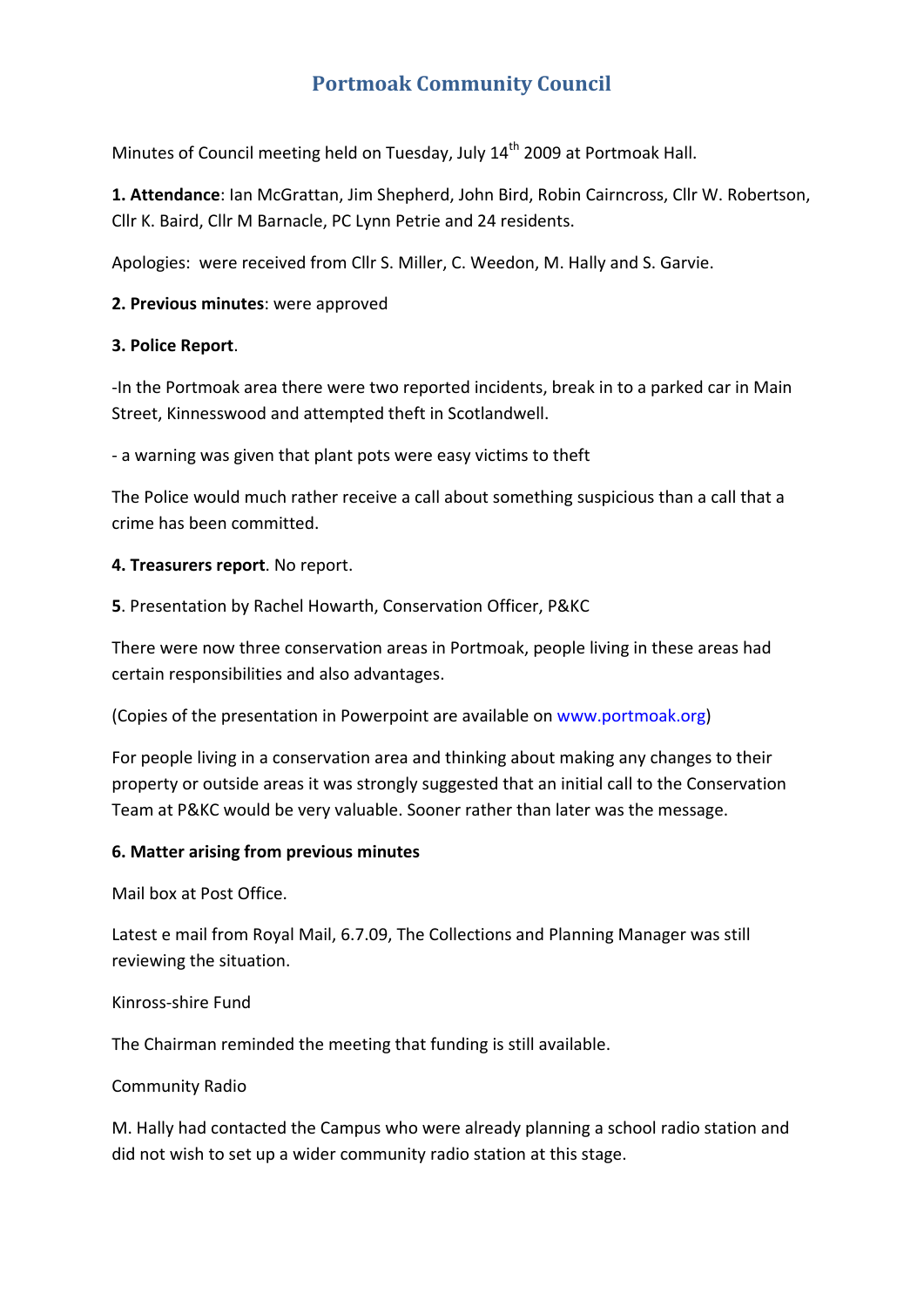Further ideas for the Campus would be welcome.

## **7. Subcommittee reports**

Paths Group

S. Garvie was absent but Nial Lobley reported:‐

‐ Still waiting for the information boards for the Michael Bruce Way.

‐ MBW, From Grahamstone Track to Moss was not being cut, required a rethink of what to do with this path and some more management.

‐ It was hoped to apply for funding for two commercial strimmers.

‐ 2 complaints had been received about the condition of a part of Dryside Road.

Planning Group

Applications discussed at the meeting:‐

09/00981/MOD Erection of a steel storage container and alterations to summer house Channel Farm Wester Balgedie for Loch Levens Larder c/o Algo (Blairgowrie) Ltd, Algo Business Centre, 24 Glenearn Road, Perth PH2 0NJ

This was a retrospective planning application and the CC would strongly oppose any such applications in any way possible. A letter of objection would be sent.

(Post Meeting Note: Further discussions are ongoing with the CC)

09/00936/FUL Erection of dwellinghouse, Causeway Cottage, Scotlandwell Kinross KY13 9JQ Causeway Cottage Cattery and Equestrian Centre, Scotlandwell, Kinross KY13 9JQ

09/00937/FUL Erection of replacement stables and extension to office. Equestrian Centre, Scotlandwell, Loch Leven Equestrian Centre, Scotlandwell, Kinross KY13 9JQ

The applicant was present at the meeting. The Chairman explained that the CC had issues with the application. Information used for, 1. the original application, 2. the recent house built closer to Scotlandwell and 3. the present application together with the supporting documentation 'Planning Proposal Justification' did not factually correspond.

A Cllr confirmed that when the application was submitted for the property (nearer to Scotlandwell) it was stated that it was possible to run the business from that position.

The CC agreed to take further advice on the matter.

09/00972/FUL Part conversion of barn to form dwelllinghouse (Unit 1). Levenmouth Farm, Kinross KY13 9JH c/o Covell Matthews Architects, 6 Manor Place, Edinburgh EH3 7DD

09/00974/FUL Part conversion of barn to dwellinghouse (Unit 2). Levenmouth Farm, Kinross, KY13 9JH c/o Covell Matthews Architects, 6 Manor Place, Edinburgh EH3 7DD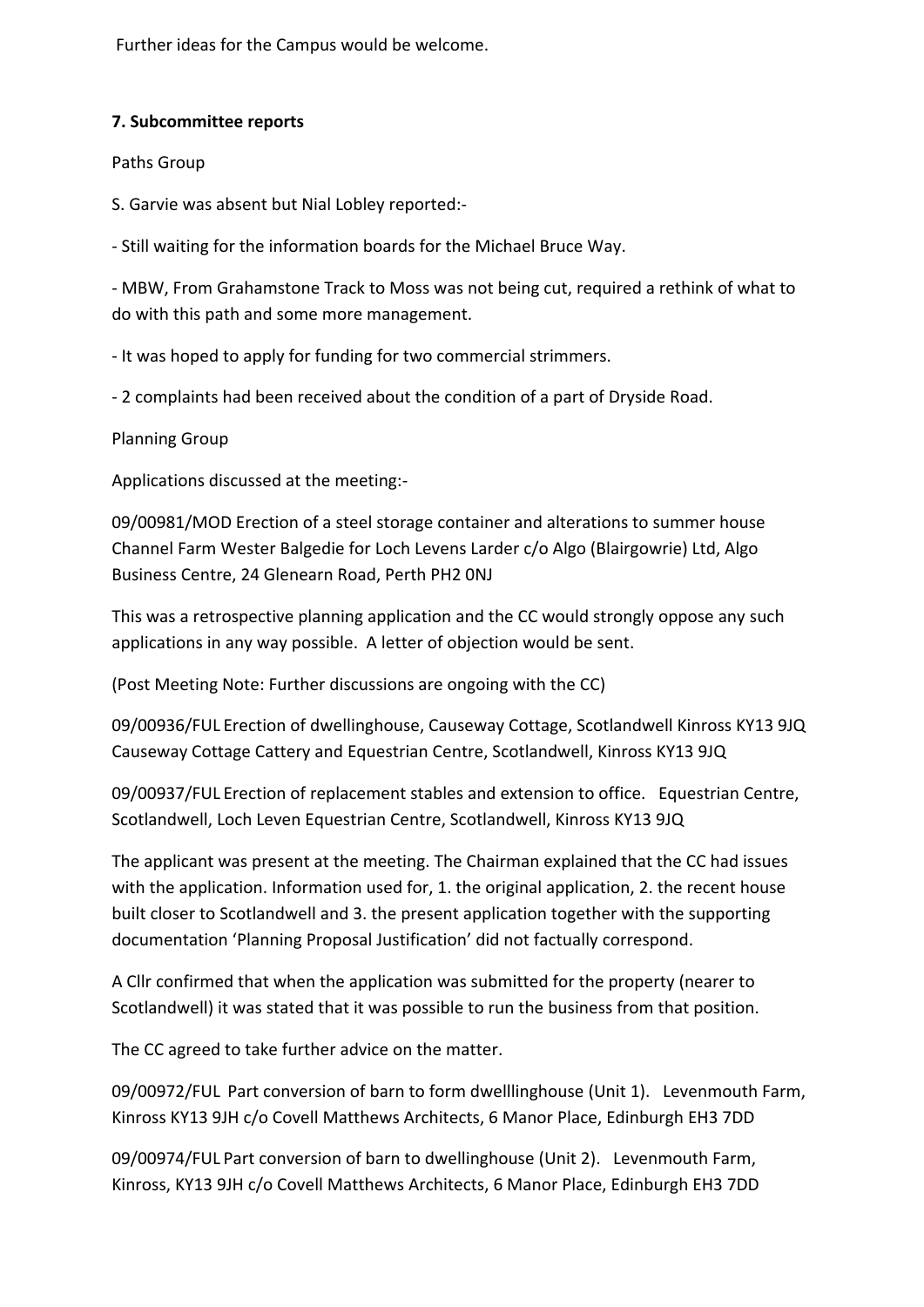## (These were two separate applications)

There was broad agreement that conversion into dwellinghouses was acceptable but a number of other issues surrounded this application which was highlighted by the previous applications in the same area, namely, access availability from the Trail to the B road and any further development which may follow.

It was agreed to send a letter of comment setting out these concerns.

Management Group

1. New website.

The CC were indebted to Gordon Vance, Kinnesswood, for supplying the expertise in putting the CC on the WWW again.

It is appreciated that many people do not have internet facilities, do not want internet facilities and will not use internet facilities. However, it is the CC's responsibility to consult with the residents of Portmoak and the only available method at present is the three Notice Boards situated at Scotlandwell, Kinnesswood and Wester Balgedie. No money is available from the Council for leaflets or flyers. Therefore, aware of the cost and the necessity for consultation the intention of the CC is to promote the use of internet for communication. It really is a case of how the CC can communicate with the majority of residents.

Information will continue to be placed on the Notice Boards but residents are encouraged to check out the website www.portmoak.org and sign up for their e mail news. Residents are also encouraged to share the news from the web site with friends or relations who they know do not use the internet.

2. Stephens' Field: Nial Lobley has been asked to take on the role of co-ordinator of the action group and subsequently report suggestions to the CC.

3. The Chairman had attended a meeting of the Perth and Kinross CC's where the subject of Town Centre Regeneration Fund had been an issue. The whole process of money availability etc under this system was explained by Cllr Baird. Cllrs Barnacle and Robertson also added information to the discussion.

(Post Meeting Note: More information on this subject has been covered in a number of press reports which are available on the internet)

# 4. Single Plan

The Chairman confirmed again the importance of this document especially the people of Kinross‐shire. However, whilst straight forward in principle the document becomes bogged down when trying to interpret the actual figures of new houses which could possibly be built in Portmoak. The Chairman thanked Cllr Barnacle for the latest document which he had forwarded to the Secretary detailing the figures.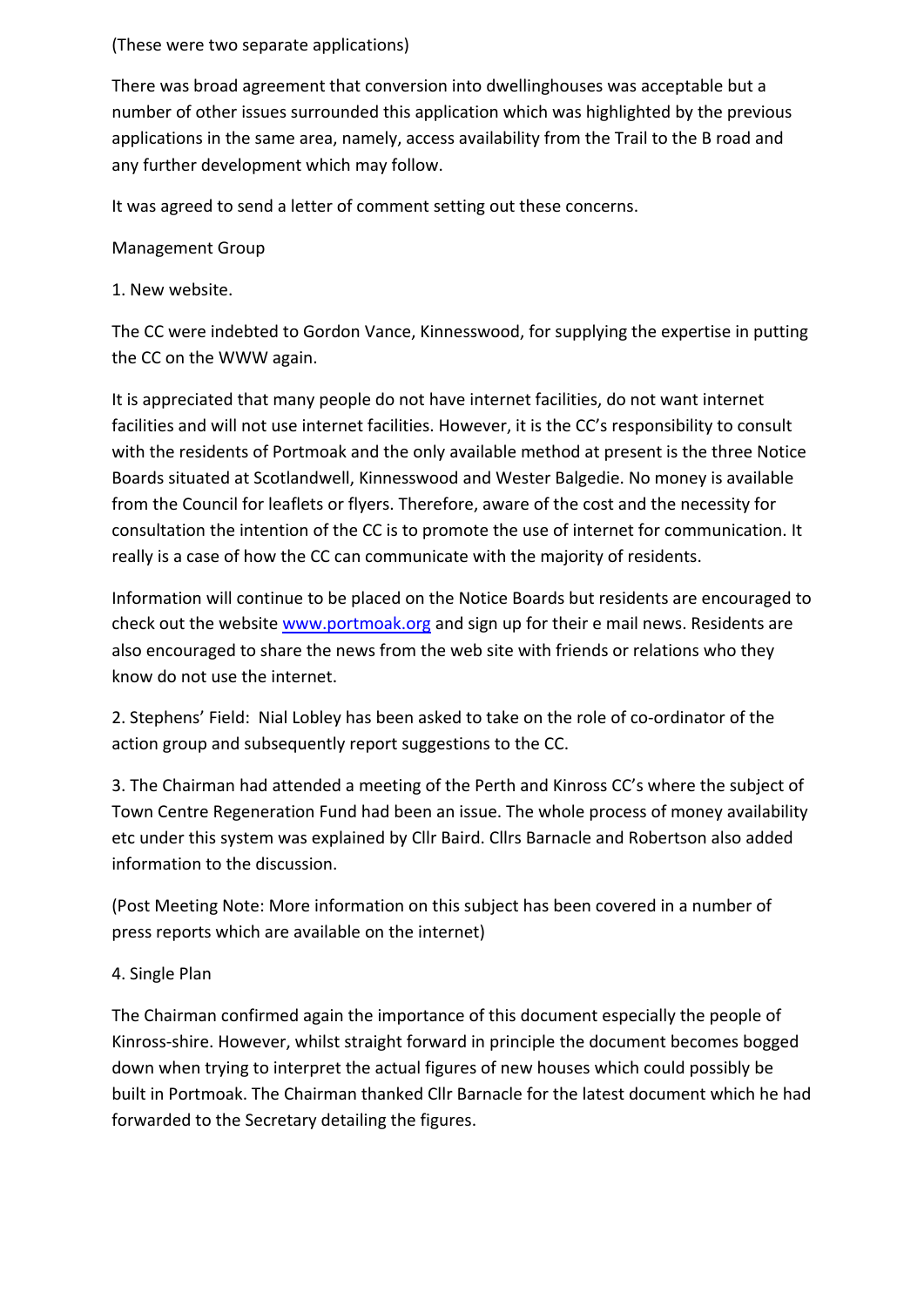Generally, it is agreed that the figure for new builds in Kinross‐shire is 855 new houses to be built between 2008‐2020, of these 312 would be spread throughout the villages i.e. the landward area excluding Kinross and Milnathort.

The CC's submission to P&KC would be made before the end of August and it was suggested that a meeting is arranged with the CC and the Cllrs for further discussion/information.

## 5. Traffic calming.

We were now reaching the end of the settling in period and the next part of the process was for the Roads dept. to fit electronic monitoring devices adjacent to the build outs. Reports from the Roads dept indicated that they had received few complaints, copies of which were being kept for record purposes.

However, a number of residents made what they considered to be advisable changes to the present system to alleviate some of the problems they had experienced firsthand. Speed seemed to be the continual problem when entering Scotlandwell from the Leslie direction.

A request was made by a resident for the CC to ask for accident statistics for the area.

6. Recycling centre at Youngs Moss.

A community waste advisor had written to the CC stating that she had been approached by the owner of Youngs Moss regarding the siting of a Recycling Point in the allotment car park and asked if the CC were in agreement with the idea.

The owner of the site was present and gave information to support his suggestion.

There were no residents at the meeting who voiced an opinion to support the recycling centre at the allotment although one resident thought it was a bad idea.

It was the CC's decision not to approve or disapprove the idea and this information would be sent to the Community Waste Advisor.

## **9. AOCB**

1. A resident complained that the verges had not been cut around the Auchmuirbridge area but after a number of phone calls to the appropriate office in Perth (01738 476476) the issue had now been resolved.

2. A cattery proprietor from Fife extended an invitation to all CCllrs to visit her premises.

## 3. Communications

The Secretary gave details of communication he had received and holding since the last meeting including.

1. Letter in support of planning application 09/00696/FUL